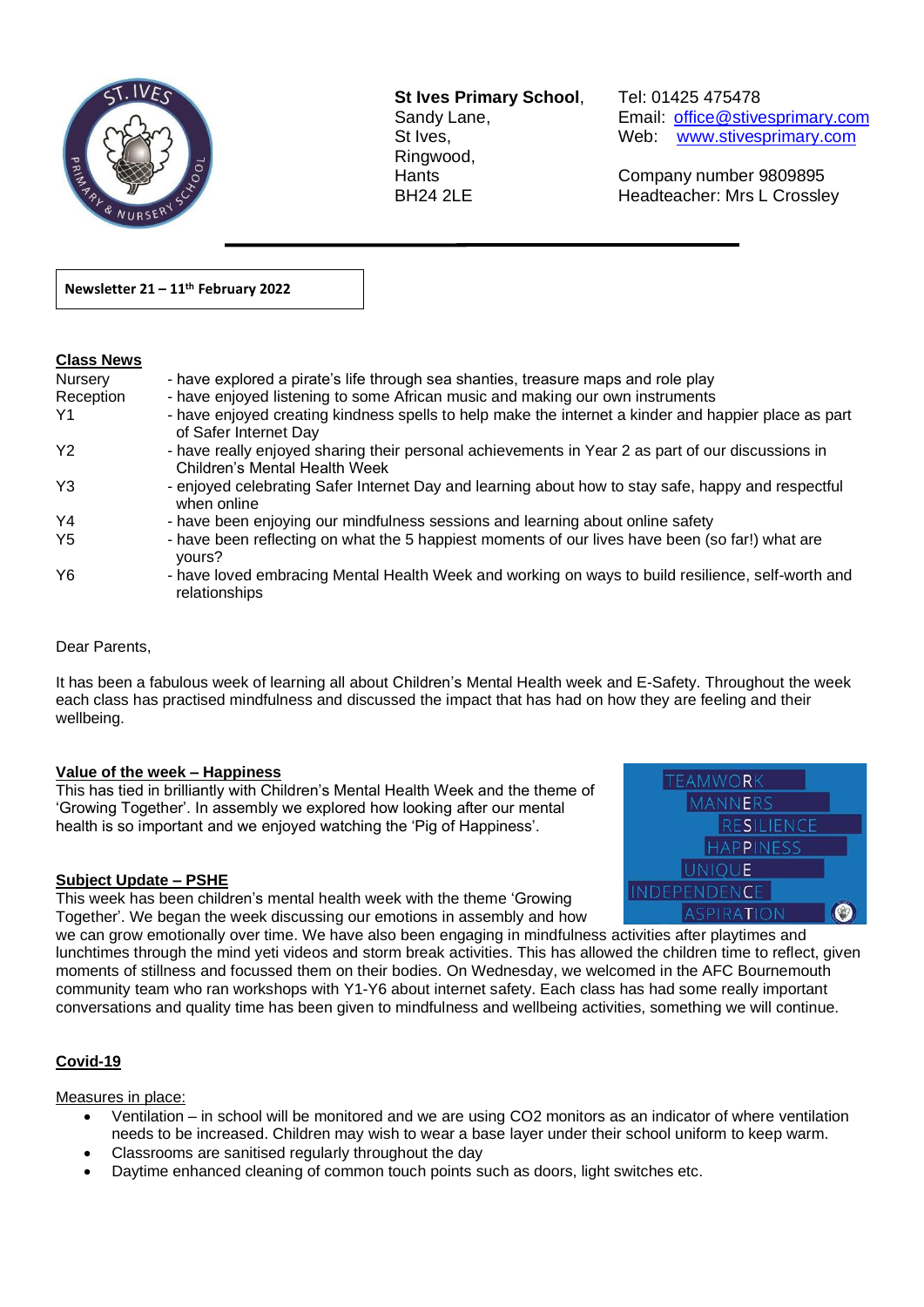# **Online Safety**

Concerns over the impact of social media on mental wellbeing have often been raised in connection with the substantial growth in mental health problems among the young. In the same context, however, social media can also be a force for good: it enables children to – privately and discretely – check in with friends who they believe are experiencing a bad time.

In support of Children's Mental Health Week, please find attached a posted that reminds young people that their friends might not always be OK – and when that happens, simply reaching out and being there for them can be a wonderfully reassuring act.

## **Dates for Diary**

#### **February**

| 15 <sup>th</sup><br>17 <sup>th</sup><br>17 <sup>th</sup> | - Y5/6 AFC Bournemouth Primary Stars Football Tournament<br>- Y5 Football Festival<br>- Y4 Class Assembly |
|----------------------------------------------------------|-----------------------------------------------------------------------------------------------------------|
| $21^{st} - 25^{th}$                                      | - Half Term                                                                                               |
| March                                                    |                                                                                                           |
| 3 <sup>rd</sup>                                          | - World Book Day                                                                                          |
| 3 <sup>rd</sup>                                          | - KS1 Mini Medics                                                                                         |
| 30th & 31st                                              | - KS2 Mini Medics                                                                                         |

Finally, just a polite reminder that we are a nut free school, therefore products containing nuts must not be brought into school please. We have a number of children and staff with nut allergies.

Yours sincerely,

 $0$ 

Mrs L Crossley Headteacher